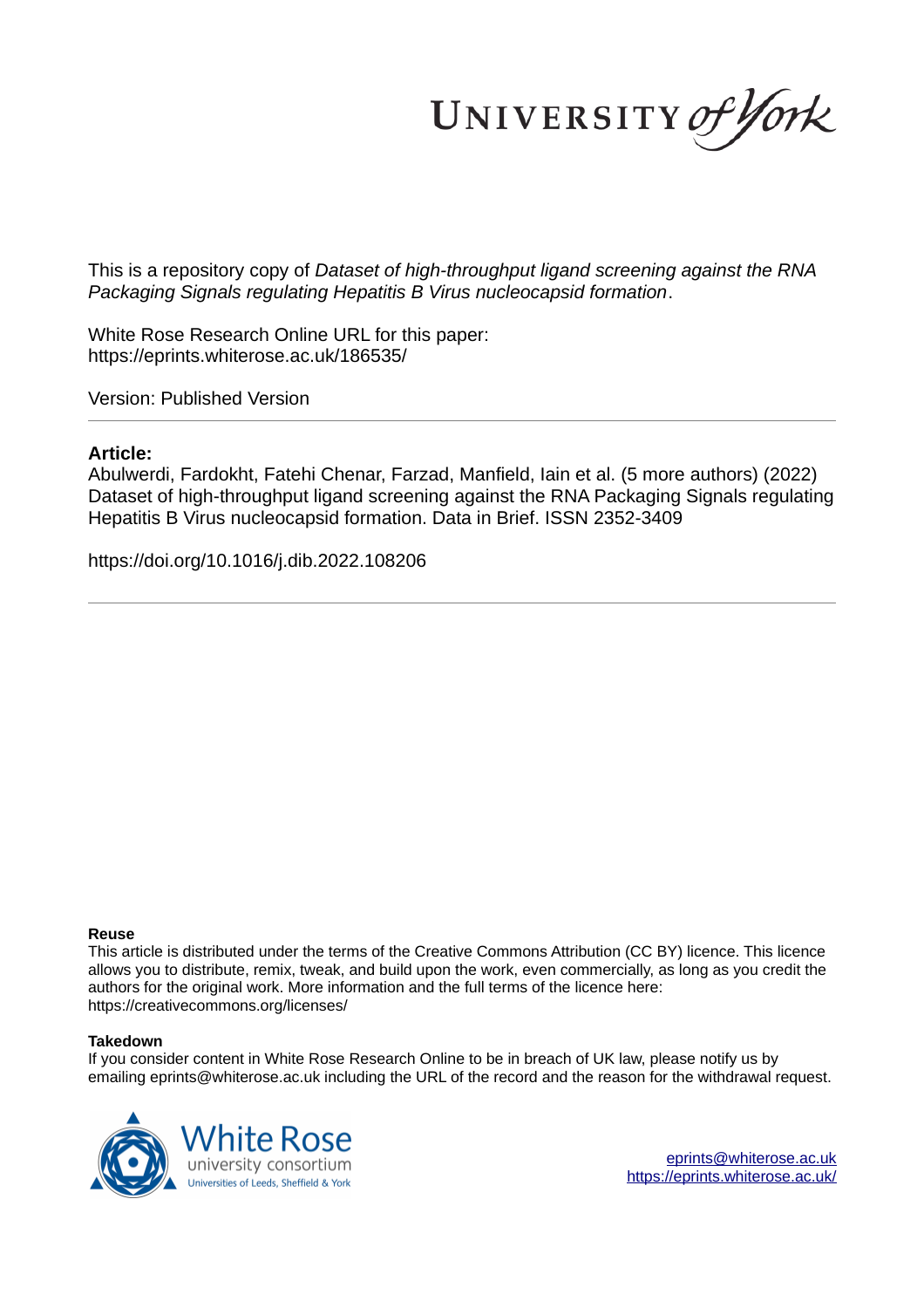

Contents lists available at ScienceDirect

Data in Brief

journal homepage: www.elsevier.com/locate/dib

Data Article

# Dataset of high-throughput ligand screening against the RNA Packaging Signals regulating Hepatitis B Virus nucleocapsid formation



Fardokht Abulwerdi<sup>a,1</sup>, Farzad Fatehi<sup>c,d</sup>, Iain W. Manfield b, Stuart F.J. Le Griceª, John S. Schneeklothª, Reidun Twarock<sup>.c,d,e</sup>, Peter G. Stockley<sup>b</sup>, Nikesh Patel<sup>b,\*</sup>

<sup>a</sup> *Center for Cancer Research, National Cancer Institute, 21702-1201, Frederick, MD, USA*

<sup>b</sup> *Astbury Centre for Structural Molecular Biology, University of Leeds, Leeds LS2 9JT, UK*

<sup>c</sup> *Department of Mathematics, University of York, York, YO10 5DD, UK*

<sup>d</sup> *York Cross-disciplinary Centre for Systems Analysis, University of York, York, YO10 5GE, UK*

<sup>e</sup> *Department of Biology, University of York, York, YO10 5DD, UK*

# a r t i c l e i n f o

*Article history:* Received 6 April 2022 Accepted 20 April 2022 Available online 26 April 2022

Dataset link: Dataset Of High-Throughput Ligand Screening Against the RNA Packaging Signals Regulating Hepatitis B Virus Nucleocapsid Formation (Original data)

*Keywords:*

Hepatitis B Virus nucleocapsid assembly RNA Packaging Signal-mediated virus assembly High-throughput screening Assembly inhibitors

# A B S T R A C T

Multiple ssRNA viruses which infect bacteria, plants or humans use RNA Packaging Signal (PS)-mediated regulation during assembly to package their genomes faithfully and efficiently. PSs typically comprise short nucleotide recognition motifs, most often presented in the unpaired region of RNA stem-loops, and often bind their cognate coat proteins (CPs) with nanomolar affinity. PSs identified to date are resilient in the face of the typical error prone replication of their virus-coded polymerases, making them potential drug targets. An immobilised array of small molecular weight, drug-like compounds was panned against a fluorescently-labelled oligonucleotide encompassing the most conserved Hepatitis B Virus (HBV) PS, PS1, known to be a major determinant in nucleocapsid formation. This identified > 70 compounds that bind PS1 uniquely in the array. The commercially available 66 of these were tested for their

DOI of original article: 10.1016/j.jmb.2022.167557

https://doi.org/10.1016/j.dib.2022.108206

2352-3409/© 2022 Published by Elsevier Inc. This is an open access article under the CC BY license (http://creativecommons.org/licenses/by/4.0/)

<sup>∗</sup> Corresponding author.

*E-mail address:* fbsnpat@leeds.ac.uk (N. Patel).

<sup>1</sup> Present address: Center for Drug Evaluation and Research (CDER), US Food & Drug, Administration, Washington DC, USA.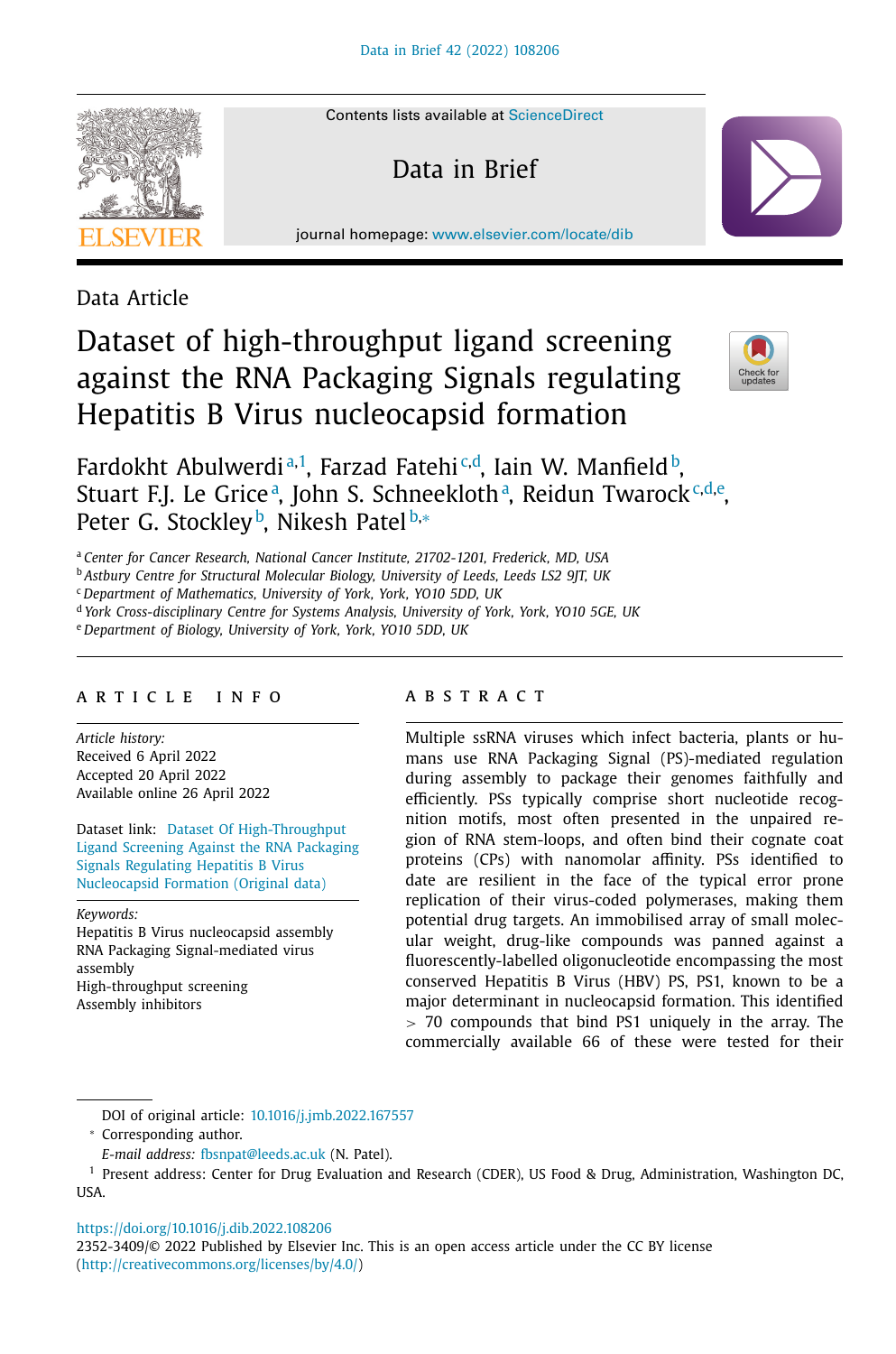potential effect(s) on HBV nucleocapsid-like particle (NCP) assembly *in vitro*, which identified potent assembly inhibitors. Here, we describe a high-throughput screen for such effects using employing fluorescence anisotropy in a 96-well microplate format. HBV genomic RNAs (gRNA) and short oligonucleotides encompassing PS1 were 5 ′ labelled with an Alexa Fluor 488 dye. Excess (with respect to stoichiometric  $T = 4$  NCP formation) HBV core protein  $(Cp)$  dimers were titrated robotically into solutions containing each of these RNAs stepwise, using a Biomek 4000 liquid handling robot. The anisotropy values of these mixtures were monitored using a POLARstar microplate reader. NCP-like structures were challenged with RNase A to identify reactions that did not result in complete NCP formation. The results imply that ∼50% of the compounds prevent complete NCP formation, highlighting both PS-meditated assembly and the PS-binding compounds as potential directly-acting anti-virals with a novel molecular target. Importantly, this method allows high-throughput *in vitro* screening for assembly inhibitors in this major human pathogen.

> © 2022 Published by Elsevier Inc. This is an open access article under the CC BY license (http://creativecommons.org/licenses/by/4.0/)

# **Specifications Table**

| Subject                        | Virology                                                                                                                                                                                                                                                                                                                                                                                                                                        |  |  |
|--------------------------------|-------------------------------------------------------------------------------------------------------------------------------------------------------------------------------------------------------------------------------------------------------------------------------------------------------------------------------------------------------------------------------------------------------------------------------------------------|--|--|
| Specific subject area          | PS binding compounds were identified $[2]$ using PS1 from HBV gRNA as a                                                                                                                                                                                                                                                                                                                                                                         |  |  |
|                                | target $[1]$ . Their effect on NCP assembly were assessed in an anisotropy based                                                                                                                                                                                                                                                                                                                                                                |  |  |
|                                | screen in microplate format.                                                                                                                                                                                                                                                                                                                                                                                                                    |  |  |
| Type of data                   | <b>Tables</b>                                                                                                                                                                                                                                                                                                                                                                                                                                   |  |  |
|                                | Data                                                                                                                                                                                                                                                                                                                                                                                                                                            |  |  |
|                                | Figure                                                                                                                                                                                                                                                                                                                                                                                                                                          |  |  |
| How the data were acquired     | Anisotropy measurements were performed in a 96-well microplate using a<br>microplate reader (plate reader - POLARstar Omega, BMG Labtech, plate -<br>Greiner Bio-One, product no. 655900). Fluorescently-labelled RNA substrates<br>and HBV Cp aliquots were titrated into the 96-well plate using a Biomek 4000<br>automated liquid handler robot (Beckmann Coulter).                                                                          |  |  |
|                                | Anisotropy values were recorded using the Omega software (BMG Labtech),                                                                                                                                                                                                                                                                                                                                                                         |  |  |
|                                | and subsequent analysis performed using the MARS software suite (BMG                                                                                                                                                                                                                                                                                                                                                                            |  |  |
|                                | Labtech)                                                                                                                                                                                                                                                                                                                                                                                                                                        |  |  |
| Data format                    | Analysed data                                                                                                                                                                                                                                                                                                                                                                                                                                   |  |  |
|                                | Figure                                                                                                                                                                                                                                                                                                                                                                                                                                          |  |  |
| Description of data collection | Data were collected using the Omega software (BMG Labtech). Plates<br>containing gRNA/compound/Cp or PS1 oligo/compound/Cp mixes were agitated<br>for 30s prior to a 0.3 s settling time, and readings were taken using 200<br>flashes per well. Filter settings were set to excite each well at 485 nm,<br>recording the emission at 520 nm. Prior to each assay, the gain was adjusted<br>for each RNA substrate prior to Cp dimer titration. |  |  |
| Data source location           | Institution: University of Leeds<br>City/Town/Region: Leeds<br>Country: United Kingdom                                                                                                                                                                                                                                                                                                                                                          |  |  |

(*continued on next page*)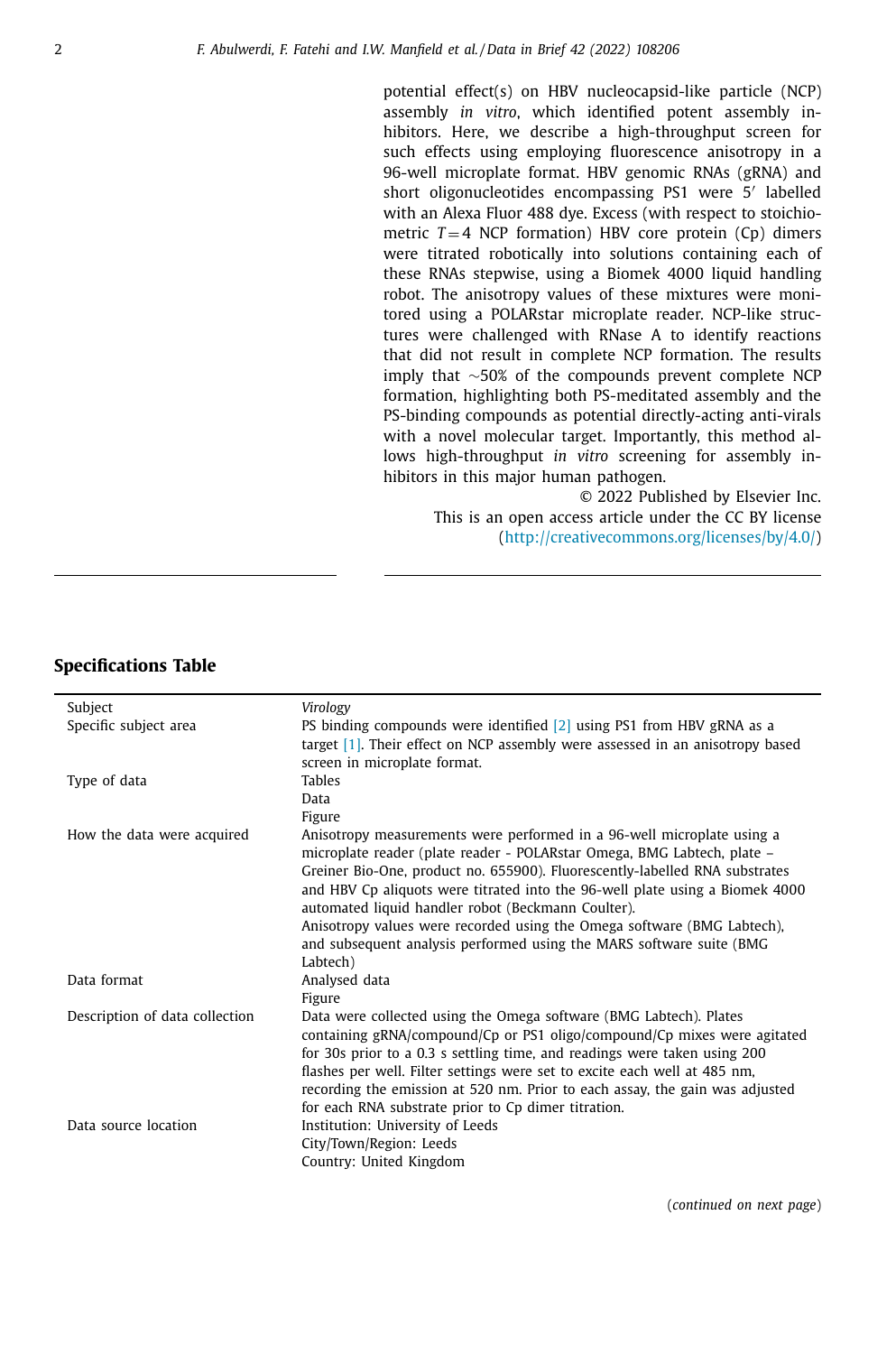| Data accessibility<br>Related research article | Raw data available: https://data.mendeley.com/datasets/83tyni2x8z/3<br>Nikesh Patel*, Fardokht Abulwerdi, Farzad Fatehi, Iain Manfield, Stuart Le Grice,<br>John S. Schneekloth, Jr., Reidun Twarock & Peter G. Stockley* Dysregulation of<br>Hepatitis B Virus Nucleocapsid Assembly in vitro by RNA-binding Small<br>Ligands, J. Mol Biol. Under revision.<br>*joint corresponding authors |
|------------------------------------------------|----------------------------------------------------------------------------------------------------------------------------------------------------------------------------------------------------------------------------------------------------------------------------------------------------------------------------------------------------------------------------------------------|
|                                                |                                                                                                                                                                                                                                                                                                                                                                                              |

# **Value of the Data**

- These data demonstrate a high-throughput method for assaying complete nucleocapsid assembly around fluorescently tagged RNA substrates.
- We have identified 30 PS1 binding compounds [2], which ablate the ability to form HBV NCPs.
- The PS-mediated assembly regulation mechanism occurs widely across many ssRNA viral families. The PS-ligand assay described herein provides a novel *in vitro* tool for identifying virus assembly inhibitors.

# **1. Data Description**

Table 1: Cp dimer titrations used in NCP assembly assays.

Left to right – titration number, the cumulative Cp dimer concentration after titration, the Cp dimer stock used and the resultant RNA concentration in each well after said titration.

# **Depository data:**

# **Fluorescence Anistropy.xlsx**

Left to right; plates 1 to 3 – the compound used, and the associated raw anisotropy value. **Normalised anisotropy Changes.xlsx**

Left to right; plates 1 to 3 – the compound used, and the normalised anisotropy value  $(=$ Raw anisotropy value/Raw anisotropy value of full untreated NCP).

#### **Averages and errors.xlsx**

Left to right – the compound used, and the average normalised anisotropy value of the triplicate plates and the associated standard error of the mean.

Fig. 1. Summary of plate-based assembly assays.

Anisotropy change is displayed here by the colour fill in each well. Left to right: *light green* 0.6-1, suggestive of efficient NCP assembly; *light yellow* = 0.3–0.6, suggestive of some Cp dimer: RNA binding; and *light red* = 0-0.3, suggestive of poor Cp dimer: RNA binding. Assay was performed in triplicate, and the average anisotropy change shown with associated standard error of

| Titration | Cumulative Cp Concentration (nM) | Cp Dimer Stock (nM) | gRNA(nM) | PS1 oligo (nM) |
|-----------|----------------------------------|---------------------|----------|----------------|
|           |                                  | 100                 | 1.09     | 16.35          |
|           | 10                               | 1000                | 1.08     | 16.2           |
| 3         | 25                               | 2500                | 1.07     | 16.05          |
| 4         | 75                               | 7500                | 1.06     | 15.9           |
| 5         | 120                              | 12000               | 1.05     | 15.75          |
| 6         | 240                              | 12000               | 1.04     | 15.6           |
|           | 480                              | 24000               | 1.03     | 15.45          |
| 8         | 720                              | 24000               | 1.02     | 15.3           |
| 9         | 960                              | 24000               | 1.01     | 15.15          |
| 10        | 1200                             | 24000               |          | 15             |

Cp dimer titrations used in NCP assembly assays.

**Table 1**

Left to right – titration number, the cumulative Cp dimer concentration after titration, the Cp dimer stock used and the resultant RNA concentration in each well after said titration.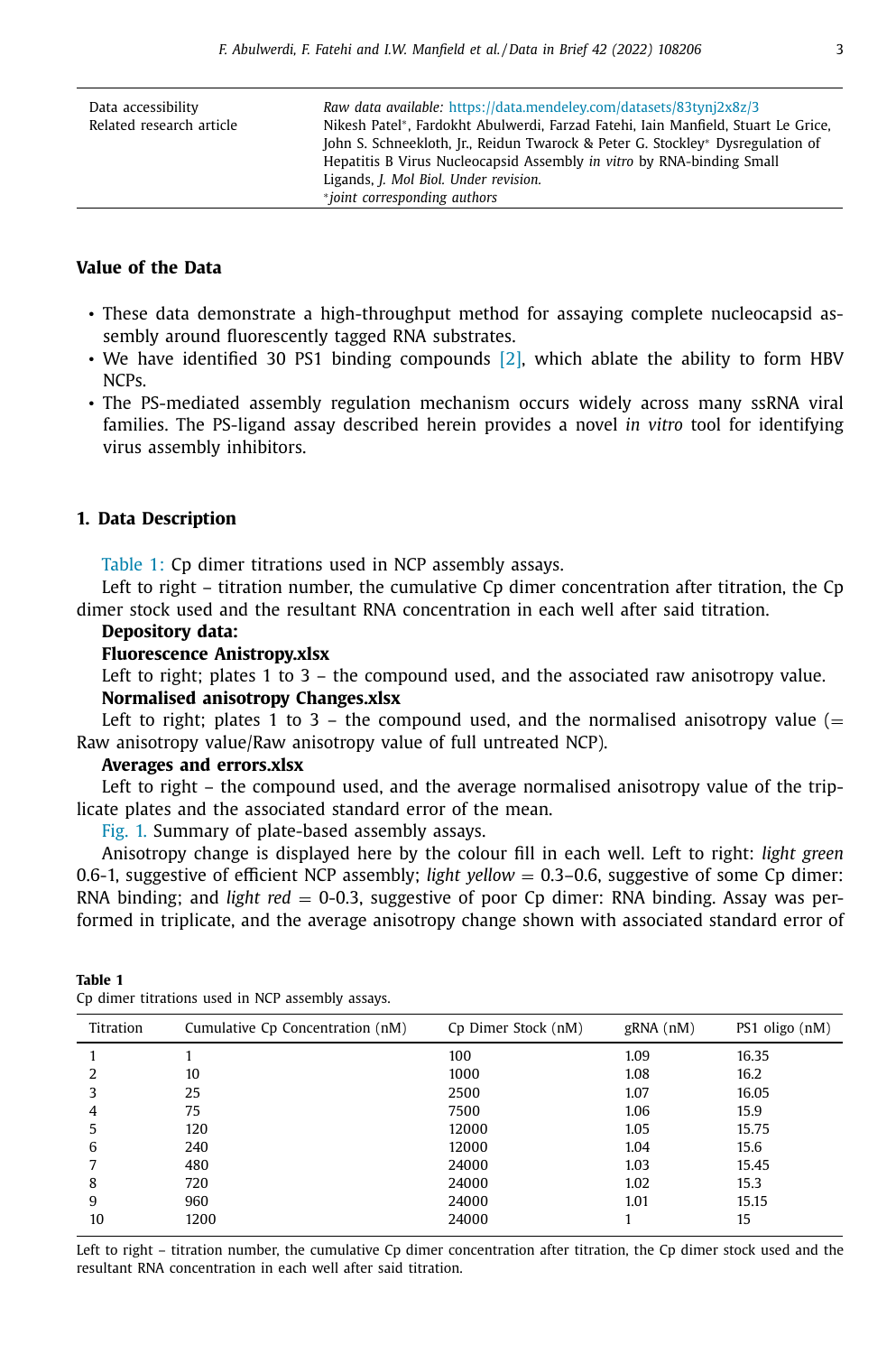

**Fig. 1.** Summary of plate-based assembly assays.

Heat annealed 1 nM gRNA (top) or 15 nM PS1 (bottom) oligonucleotide, [1]) were dispensed into a 96-well plate (blue, green outlines respectively). 10 μM of individual compounds (1-66) were added to wells, as labelled. 1.2 μM Cp dimer was titrated as described in Table 1 and any assembled material then challenged with 1 μM RNase A. The final normalised fluorescence anisotropy was calculated, and control reactions  $\pm$  Cp used to benchmark values indicative of complete NCP (1) or degraded RNA (0).

The anisotropy change was used to divide the results into three ranges, displayed here by the colour fill in each well. Left to right: *light green* 0.6-1, suggestive of efficient NCP assembly; *light yellow* = 0.3-0.6, suggestive of some Cp dimer: RNA binding; and *light red* = 0-0.3, suggestive of poor Cp dimer: RNA binding.

Assay was performed in triplicate, and the average anisotropy change shown with associated standard error of the mean available in Depository data: averages and errors.xlsx, for PS1 and gRNA reassemblies, respectively.

the mean available in Depository data: averages and errors.xlsx, for PS1 and gRNA reassemblies, respectively.

# **2. Experimental Design, Materials and Methods**

## *2.1. Preparation of RNA assembly substrates*

A pUC57 plasmid encoding for the gRNA substrate positioned between a 5´T7 promotor sequence, and 3´*HindIII* restriction site was purchased from Genscript. gRNA was transcribed from *HindIII*-linearised plasmid using a T7 polymerase HiScribe kit (New England Biolabs), supplementing the reaction with 5ámino-GMP (Jena Bioscience), according to the manufacturer's protocol. The PS1 RNA oligonucleotide  $[2]$  was purchased from IDT with a 5 amino group. Aminolabelled RNA substrates were prepared using Alexa Fluor 488 SDP ester (Thermo Fisher) in the presence of 100 mM sodium borate buffer, at room temperature for 4 h. Labelled PS1 was gel purified, and its' integrity confirmed using a  $1\%$  w/v formaldehyde agarose gel [2].

## *2.2. Preparation of Cp dimers*

Cp was expressed in BL21 (DE3) competent *E. coli* (New England Biolabs) from a pET28b plasmid containing the Cp gene [1]. Upon expression, Cp forms dimers, which in turn assemble into NCPs. Upon purification, these NCPs are dissociated, and the dimers subsequently purified, by dialysis into a buffer containing 50 mM Tris-HCl pH 9.5, 1.5 M GuHCl, 0.5 mM LiCl and 5 mM DTT, and subsequent size exclusion chromatography using a Superose 6 increase (Sigma Aldrich) column attached to an ӒKTA Pure system (Cytiva) [1,3].

#### *2.3. NCP assembly assays*

gRNA and PS1 oligonucleotides were heat-annealed by heating to  $70^{\circ}$ C, cooling slowly to room temperature in a buffer containing 10 mM MES pH 7.0, 25 mM NaCl and 1 mM DTT. RNA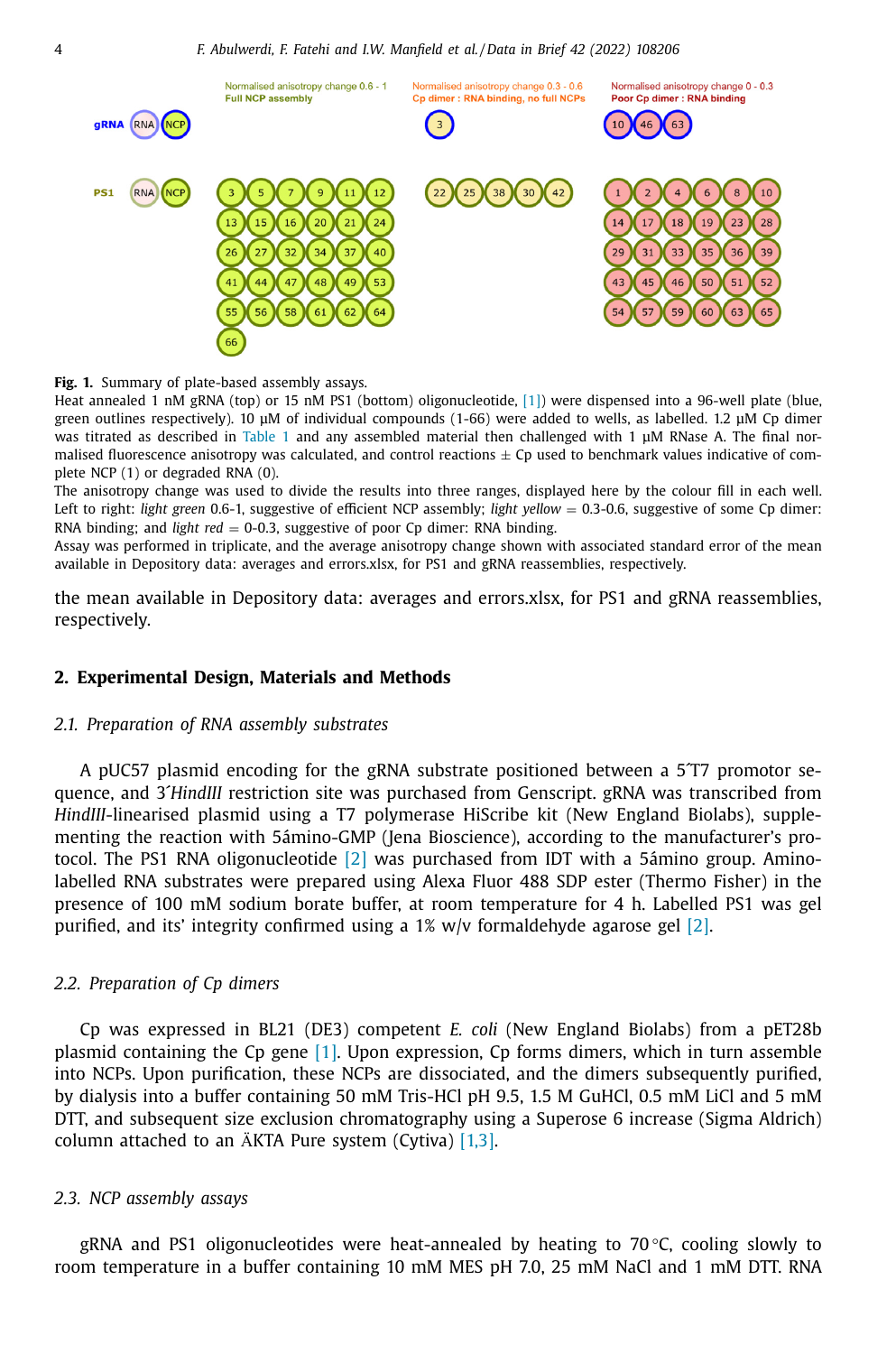substrates were then diluted to working concentrations of 1.1  $/$  16.5 nM respectively in a buffer containing 25 mM HEPES pH 7.5, 250 mM NaCl and 5 mM DTT.

178 μL of RNA substrate was titrated using a Biomek 4000 liquid handling robot (Beckmann Coulter) into the wells of a 96 well plate (Greiner Bio-One, product no. 655900) and allowed to equilibrate at room temperature for 30 mins. 2 μL DMSO  $\pm$  10 μM compound 1 - 66 were added and a further equilibration step performed.

Purified Cp dimer was then titrated using the Biomek 4000 liquid handling robot stepwise into the RNA substrates as detailed in Table 1, up to a ratio of 1:1200 (RNA:Cp dimer). 1 μM RNase A was added when assembly reactions were complete.

Fluorescence anistropy was monitored throughout using a POLARstar Omega plate reader (BMG Labtech) and normalised with respect to control reactions in the absence of compound  $\pm$  Cp dimer (Full NCP = 1, degraded RNA = 0).

#### **CRediT Author Statement**

**Fardokht Abulwerdi:** Initial small molecule screen against PS1; **Farzad Fatehi:** *In silico* modelling of compound effects *in vivo*; **Iain Manfield:** Compound:RNA binding affinity methodology; **Stuart Le Grice, John S. Schneekloth Jr.:** SMM methodology, supervision and editing; **Reidun Twarock:** Conceptualization and supervision; **Peter G. Stockley:** Conceptualization, supervision and editing; **Nikesh Patel:** Investigation, formal analysis, conceptualization, fluorescence anisotropy methodology, writing and editing.

#### **Declaration of Competing Interest**

The authors declare that they have no known competing financial interests or personal relationships that could have appeared to influence the work reported in this paper.

# **Data Availability**

Dataset Of High-Throughput Ligand Screening Against the RNA Packaging Signals Regulating Hepatitis B Virus Nucleocapsid Formation (Original data) (Mendeley Data).

#### **Acknowledgments**

We thank Prof. Adam Zlotnick, Indiana University for gifts of an HBV Cp expression clone and insights on soluble Cp preparation. We also the Medical Research Foundation for the award of a career development grant to NP; and the UK MRC for previous grant funding to study HBV assembly (MRF-044-0002-RG-PATEL & MR/N021517/1, respectively). RT & PGS thank The Wellcome Trust (Joint Investigator Award Nos. 110145 & 110146 to PGS & RT, respectively) for funding. We also acknowledge the financial support of The Trust of infrastructure and equipment in the Astbury Centre, University of Leeds (grants 089311/Z/09/Z; 090932/Z/09/Z & 106692), and the support of the Astbury Biostructure Facility by the University of Leeds. RT acknowledges additional funding via an EPSRC Established Career Fellowship (EP/R023204/1) and a Royal Society Wolfson Fellowship (RSWF\R1\180009). IS, FA and S Le G were supported by the Intramural Research Program of the National Cancer Institute, National Institutes of Health, Department of Health and Human Services.